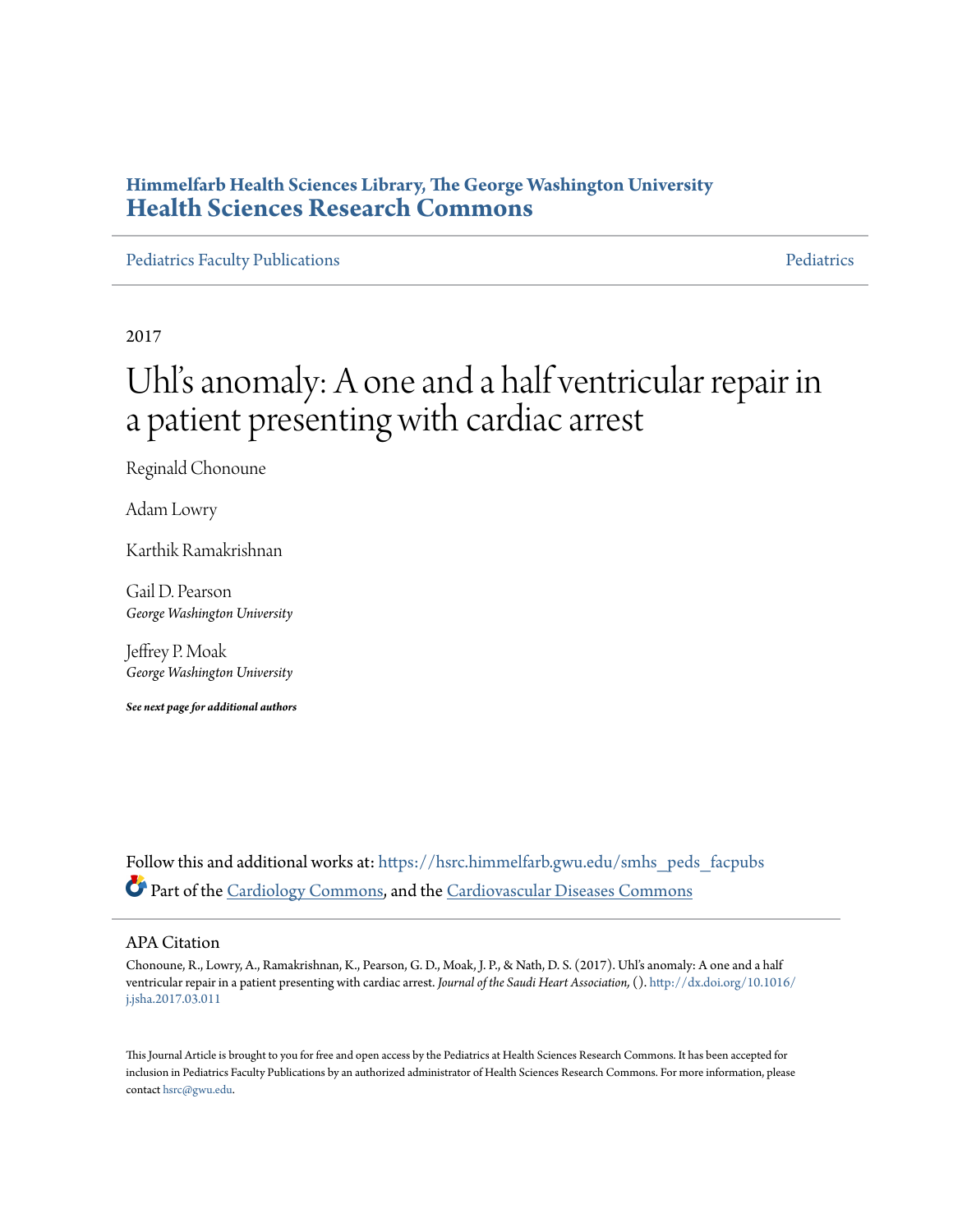#### **Authors**

Reginald Chonoune, Adam Lowry, Karthik Ramakrishnan, Gail D. Pearson, Jeffrey P. Moak, and Dilip S. Nath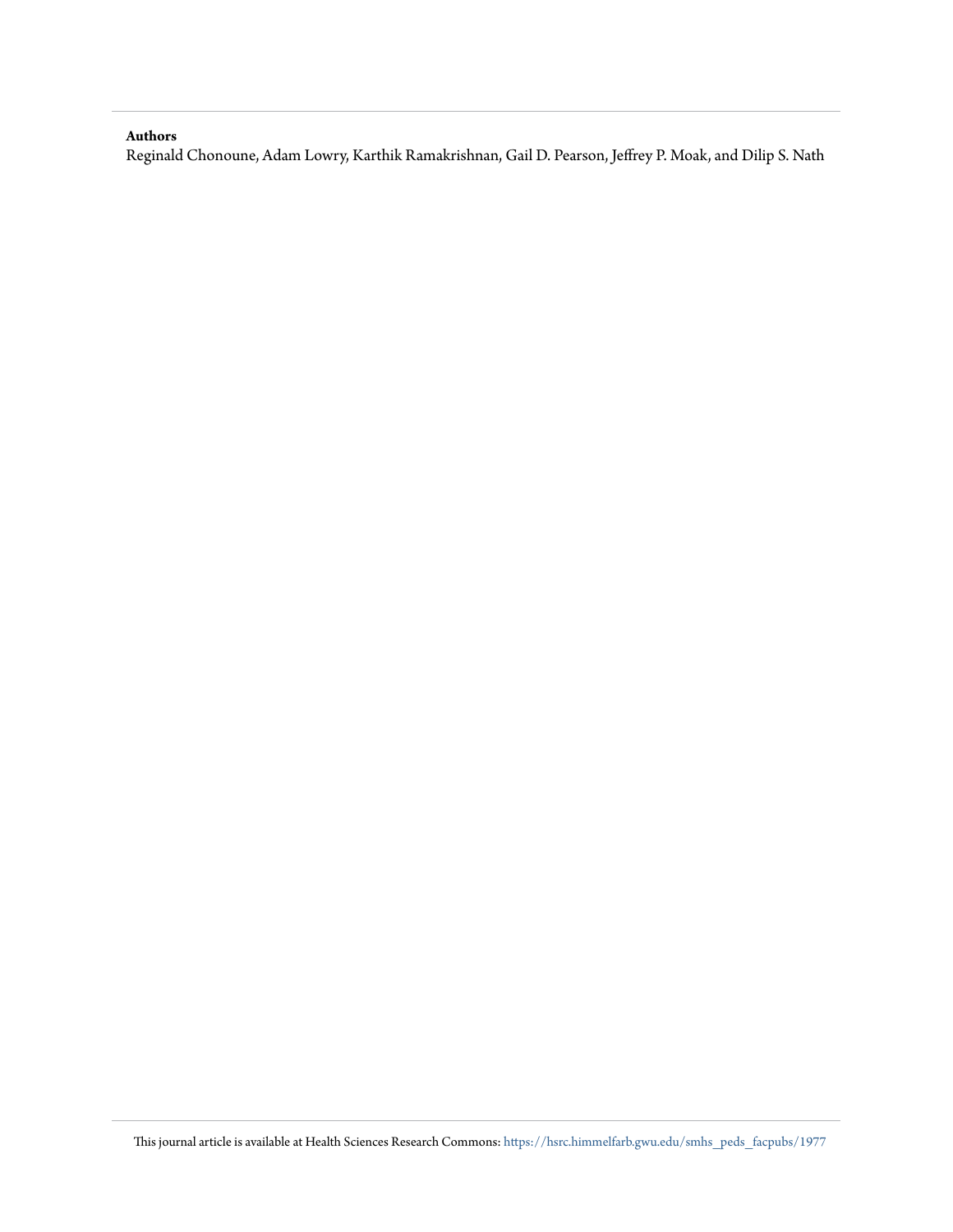## Uhl's anomaly: A one and a half ventricular repair in a patient presenting with cardiac arrest

Reginald Chounoune <sup>a,</sup>\*, Adam Lowry <sup>b</sup>, Karthik Ramakrishnan <sup>a</sup>, Gail D. Pearson <sup>b</sup>, Jeffrey P. Moak <sup>b</sup>, Dilip S. Nath <sup>b</sup>

<sup>a</sup> Division of Cardiovascular Surgery, Children's National Medical Center, Washington, DC <sup>b</sup> Division of Cardiology, Children's National Medical Center, Washington, DC

a,bUSA

Uhl's anomaly, first reported in 1952, is an extremely rare congenital cardiac defect characterized by partial or complete loss of the right ventricular myocardium and unknown etiology. Fewer than 100 cases have been described. The response to medical management is poor and there is no known ideal surgical approach or timing for treatment. We report the case of a previously active adolescent male presenting with cardiac arrest, who underwent successful bidirectional cavopulmonary anastomosis (''Glenn'' anastomosis) with right atrial reduction and right ventricular free wall plication.

 2017 The Authors. Production and hosting by Elsevier B.V. on behalf of King Saud University. This is an open access article under the CC BY-NC-ND license [\(http://creativecommons.org/licenses/by-nc-nd/4.0/\)](http://creativecommons.org/licenses/by-nc-nd/4.0/).

Keywords: Cardiac arrest, Glenn anastomosis, Uhl's anomaly

#### Introduction

Thl's anomaly, first reported in 1952, is an extremely rare congenital cardiac defect characterized by partial or complete loss of the right ventricular myocardium and unknown etiology. Fewer than 100 cases have been described [\[1\]](#page-4-0). Histopathologically, the myocardial layer is replaced by nonfunctional fibroelastic tissue

Disclosure: Authors have nothing to disclose with regard to commercial support.

resulting in the right ventricular free wall having a parchment-like appearance. These changes lead to progressive right heart failure and/or significant arrhythmias, including ventricular arrhythmias, bilateral bundle branch block, and atrioventricular (AV) block  $[1-6]$ . Uhl's anomaly typically presents in infancy [\[2\],](#page-4-0) which was the case in our patient. However, our patient was stable and asymptomatic until presenting in adolescence with cardiac arrest.



P.O. Box 2925 Riyadh – 11461KSA Tel: +966 1 2520088 ext 40151 Fax: +966 1 2520718 Email: sha@sha.org.sa URL: www.sha.org.sa



1016-7315 2017 The Authors. Production and hosting by Elsevier B.V. on behalf of King Saud University. This is an open access article under the CC BY-NC-ND license [\(http://creativecommons.org/licenses/by-nc-nd/4.0/](http://creativecommons.org/licenses/by-nc-nd/4.0/)).

TO.

Peer review under responsibility of King Saud University. URL: www.ksu.edu.sa URL: www.ksu.edu.sa<br><http://dx.doi.org/10.1016/j.jsha.2017.03.011> **Production and hosting by Elsevier** 



Please cite this article in press as: Chounoune R. et al., Uhl's anomaly: A one and a half ventricular repair in a patient presenting with cardiac arrest, J Saudi Heart Assoc (2017), <http://dx.doi.org/10.1016/j.jsha.2017.03.011>

Received 19 September 2016; revised 16 March 2017; accepted 28 March 2017.

<sup>⇑</sup> Corresponding author at: Division of Cardiovascular Surgery, Children's National Medical Center, 111 Michigan Avenue, NW Washington, DC 20010, USA.

E-mail address: [reginald.chounoune@bison.howard.edu](mailto:reginald.chounoune@bison.howard.edu) (R. Chounoune).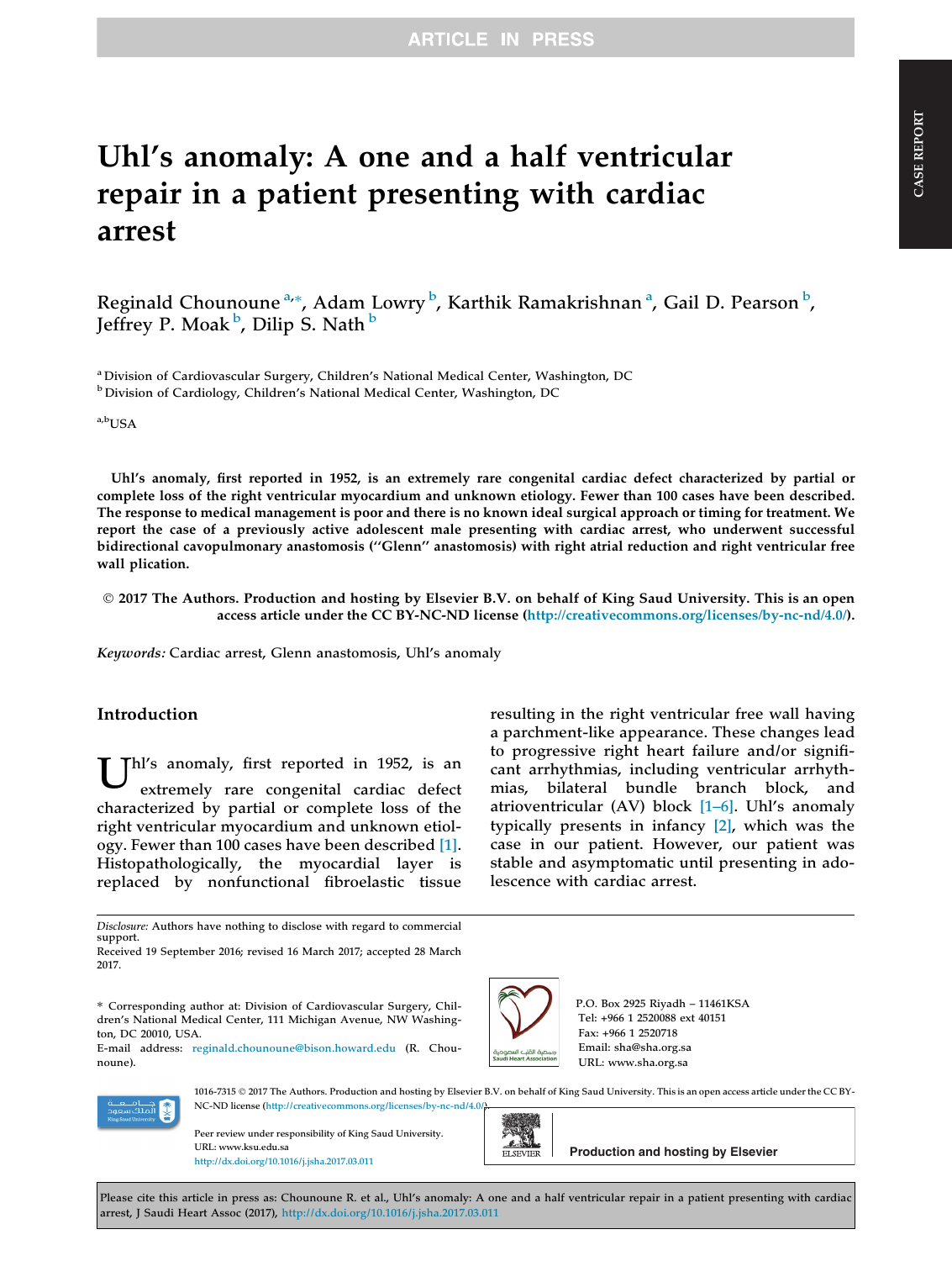#### Case report

Our patient is 12-year-old male with a history of Uhl's anomaly and regular follow-up who was playing at home when he became cyanotic and lost consciousness. Cardiopulmonary resuscitation was performed by his aunt and 911 was called. On arrival, paramedics found the patient to be in ventricular fibrillation. Defibrillation was performed twice with return of spontaneous circulation, and he was urgently transported to a nearby emergency department. After initial stabilization in the outlying facility, he was transported by air to our facility, and upon arrival he was noted to be in normal sinus rhythm. During continued resuscitation, he experienced a generalized tonic–clonic seizure attributed to low cardiac output, and high-dose vasoactive medications were necessary to support the circulation.

Shortly after arrival to the intensive care unit, echocardiography revealed severe right atrial and right ventricular dilation with a thin-walled right ventricle and severely depressed right ventricular function (Fig. 1). The severity of the right ventricular dilation contributed to impaired left ventricular filling and severe tricuspid valve insufficiency. His electrocardiogram was consistent with right atrial and right ventricular enlargement. Cardiac magnetic resonance imaging demonstrated a severely thinned and noncontractile right ventricular parietal wall that lacked fat tissue, consistent with the diagnosis of Uhl's anomaly.

Six days after admission, and after significant clinical recovery, he underwent an electrophysiology study which revealed an unusual form of AV nodal reentrant tachycardia (narrow QRS

tachycardia) and fascicular-ventricular reentrant circuit (wide complex tachycardia) [\[3\].](#page-4-0) Given the gravity of his presentation and the unusual nature and severity of his anatomic derangements, a number of options were considered, including heart transplantation, but the family was not amenable to this option. After considerable discussion of other alternative surgical options, he underwent surgical right atrial reduction, right ventricular plication, and a bidirectional cavopulmonary anastomosis (''Glenn'' procedure). Intraoperatively, severe enlargement of the right ventricular cavity, a regurgitant tricuspid valve with severe annular dilation, and a very small atrial septal defect were confirmed. The right ventricular appearance was similar to what was described on preoperative imaging. A one and a half ventricular approach was felt to be the optimal approach to achieve good long term functional outcome. The mechanism of tricuspid valve insufficiency was believed to be secondary to the enlarged right ventricle. Volume unloading with a bidirectional Glenn procedure led to better tricuspid valve competence. To optimize hemodynamics, the chest was left open with projected return to the operating room in 24 hours for implantation of an epicardial ICD with delayed sternal closure. The patient tolerated both procedures well and was extubated quickly following the second procedure.

On postoperative Day 2, milrinone and dopamine infusions were weaned and discontinued. The patient experienced no postoperative arrhythmias. He required supplementary oxygen by nasal cannula for several days due to expected cyanosis as he began to ambulate and his body adjusted to the new single-ventricle physiology.



Figure. 1. Apical four-chambered view of the heart showing dilated right atrium (RA) and right ventricle (RV). The right ventricular wall (arrow) is thin. The interventricular septum (IVS) is shifted towards the left ventricle (LV).

Please cite this article in press as: Chounoune R. et al., Uhl's anomaly: A one and a half ventricular repair in a patient presenting with cardiac arrest, J Saudi Heart Assoc (2017), <http://dx.doi.org/10.1016/j.jsha.2017.03.011>